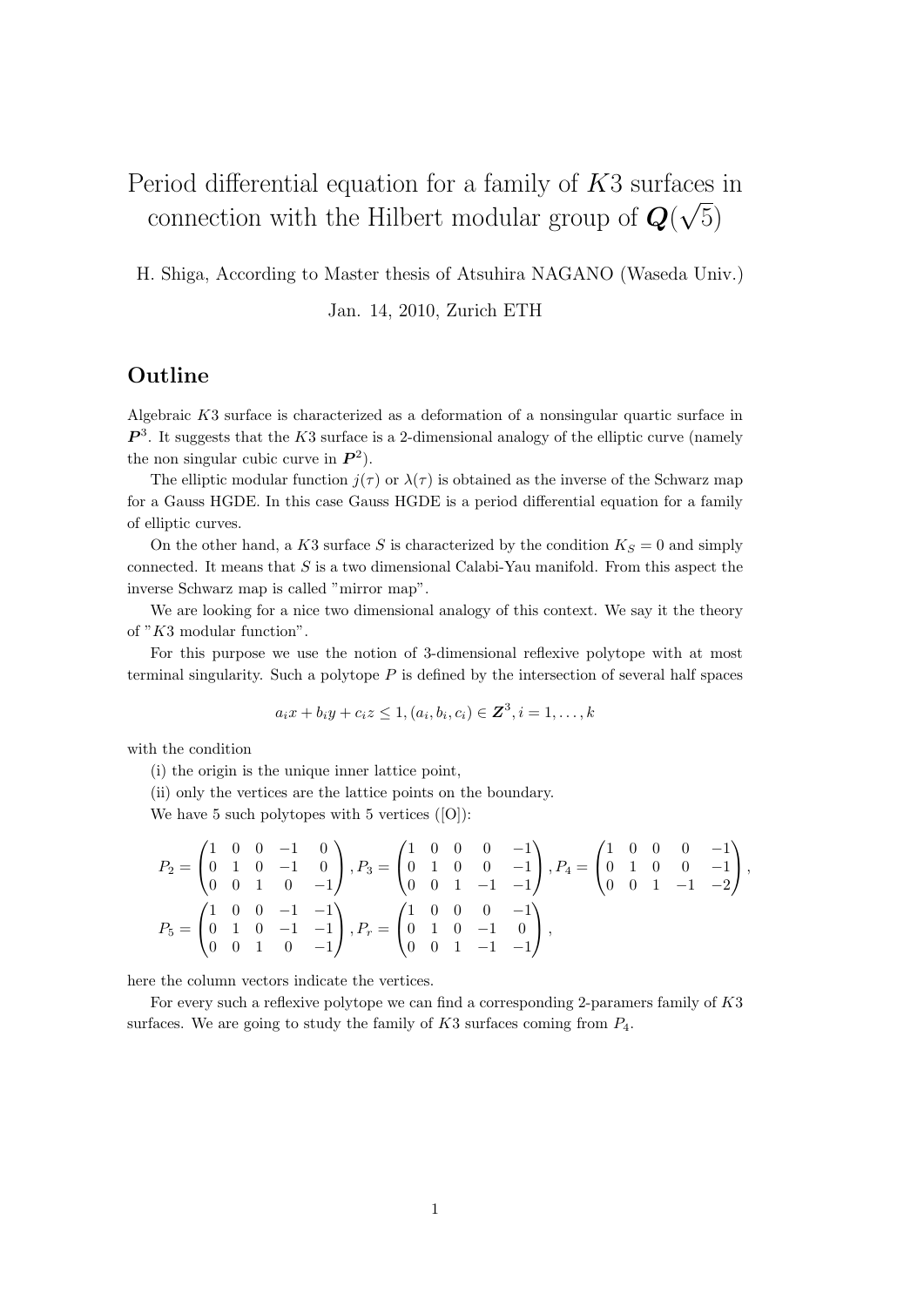# **1 Family of** *K*3 **surfaces attached to** *P*<sup>4</sup>

As a principle we get the required family of algebraic surfaces by the following canonical procedure:

(i) Make a toric three fold *X* from the reflexive polytope. This is a rational variety with some singularity.

- (ii) Take a divisor *D* on *X* that is linear equivalent to  $-K_X$ .
- (iii) By the terminal condition *D* is represented by a *K*3 surface.

This procedure is realized by the following algebraic surfaces in *P* <sup>3</sup> with 2 parameters *λ, µ*:

At first *D* is given by

$$
a_1 + a_2t_1 + a_3t_2 + a_4t_3 + a_5\frac{1}{t_3} + a_6\frac{1}{t_1t_2t_3^2} = 0
$$

in  $(t_1, t_2, t_3)$ - space. Compare with

$$
P_4=\begin{pmatrix} 1 & 0 & 0 & 0 & -1\\ 0 & 1 & 0 & 0 & -1\\ 0 & 0 & 1 & -1 & -2 \end{pmatrix}.
$$

By changing the variables and parameters at a sametime

$$
\begin{cases}\nx = a_2 t_1 / a_1, \\
y = a_3 t_2 / a_1, \\
z = a_4 t_3 / a_1, \\
\lambda = a_4 a_5 / a_1^2, \\
\mu = a_2 a_3 a_4^2 a_6 / a_1^5\n\end{cases}
$$
\n(1.1)

we get a family

$$
\mathscr{F} = \{ S(\lambda, \mu) \}_{\lambda, \mu}
$$

of *K*3 surfaces

$$
S(\lambda, \mu): xyz^{2}(x+y+z+1) + \lambda xyz + \mu = 0.
$$
\n(1.2)

We set

$$
F(x, y, z) = xyz^{2}(x + y + z + 1) + \lambda xyz + \mu.
$$

The projection map

$$
S(\lambda, \mu) \to z
$$
-plane

make it an elliptic fibered surface over  $P^1$ .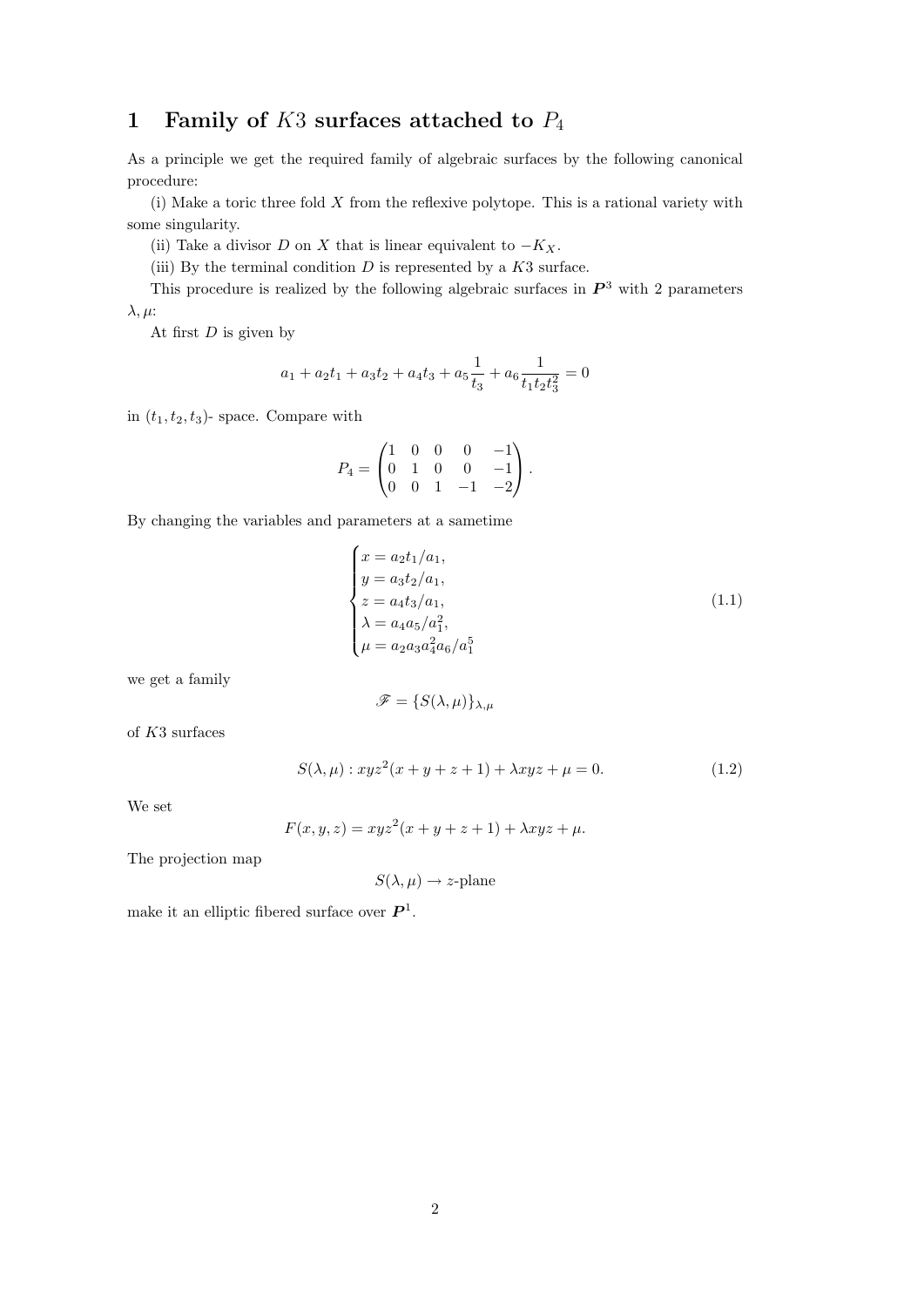[About *K*3 surface *S*]

- (a) There exists unique (up to constant factor) (non-vanishing) holomorphic 2-form *ω*.
- (b) The 2nd homology group  $H_2(S, Z)$  is a free  $Z$  module of rank 22.

(c) The intersection form of  $H_2(S, \mathbf{Z})$  is isomorphic to  $E_8(-1) \oplus E_8(-1) \oplus U \oplus U$ ,

$$
E_8(-1) = \begin{pmatrix} -2 & 1 & 0 & 0 & 0 & 0 & 0 & 0 \\ 1 & -2 & 1 & 0 & 0 & 0 & 0 & 0 \\ 0 & 1 & -2 & 1 & 1 & 0 & 0 & 0 \\ 0 & 0 & 1 & -2 & 0 & 0 & 0 & 0 \\ 0 & 0 & 1 & 0 & -2 & 1 & 0 & 0 \\ 0 & 0 & 0 & 0 & 1 & -2 & 1 & 0 \\ 0 & 0 & 0 & 0 & 0 & 1 & -2 & 1 \\ 0 & 0 & 0 & 0 & 0 & 0 & 1 & -2 \end{pmatrix}, \ U = \begin{pmatrix} 0 & 1 \\ 1 & 0 \end{pmatrix}.
$$

(d) An elliptic fibered algebraic surface *S* over  $P^1$  is a *K*3 if and only if  $\chi(S) = 24$ , provided *S* is a minimal nonsingular model.

(e) Let  ${\{\Gamma_1, \ldots, \Gamma_{22}\}}$  be a basis of  $H_2(S, \mathbf{Z})$ .

$$
\eta' = (\int_{\Gamma_1} \omega : \ldots : \int_{\Gamma_{22}} \omega) \in \boldsymbol{P}^{21}
$$

is said to be a periods of *S*.

(f) The Neron-Severi lattice  $NS(S)$  is the sublattice of  $H_2(S, \mathbf{Z})$  generated by the divisors on *S*.

 $T(S) = \text{NS}(S)^{\perp}$  is said to be the transcendental lattice of *S*. Let  $\Gamma_1, \ldots, \Gamma_r$  be a basis of T(*S*). Note

$$
\int_{\Gamma} \omega = 0 \quad \forall \Gamma \in \text{NS}(S).
$$

So the periods  $\eta'$  reduces to

$$
\eta = (\int_{\Gamma_1} \omega : \ldots : \int_{\Gamma_r} \omega) \in \mathbf{P}^{r-1}.
$$

We note here that  $NS(S)$  is always with signature  $(1, \cdot)$  and  $T(S)$  is always with signature  $(2, \cdot).$ 

(g) We have the Riemann-Hodge relation for the periods:

$$
\eta' M^{-1t} \eta' = 0,
$$
  

$$
\eta' M^{-1t} \overline{\eta'} > 0,
$$

where *M* is the intersection matrix  $(\Gamma_i \cdot \Gamma_j)_{i,j}$ . By this relation we always have the period in a type *IV* domain *D* of dimension *r −* 2 dfined by

$$
\mathscr{D} = \{ \eta \in \mathbf{P}^{r-1} : \eta A^t \eta = 0, \eta A^t \overline{\eta} > 0 \},
$$

here *A* is the intersection matrix of  $T(S)$ . Note that  $\mathscr D$  is composed of two connected components *D*<sup>+</sup> and *D−*.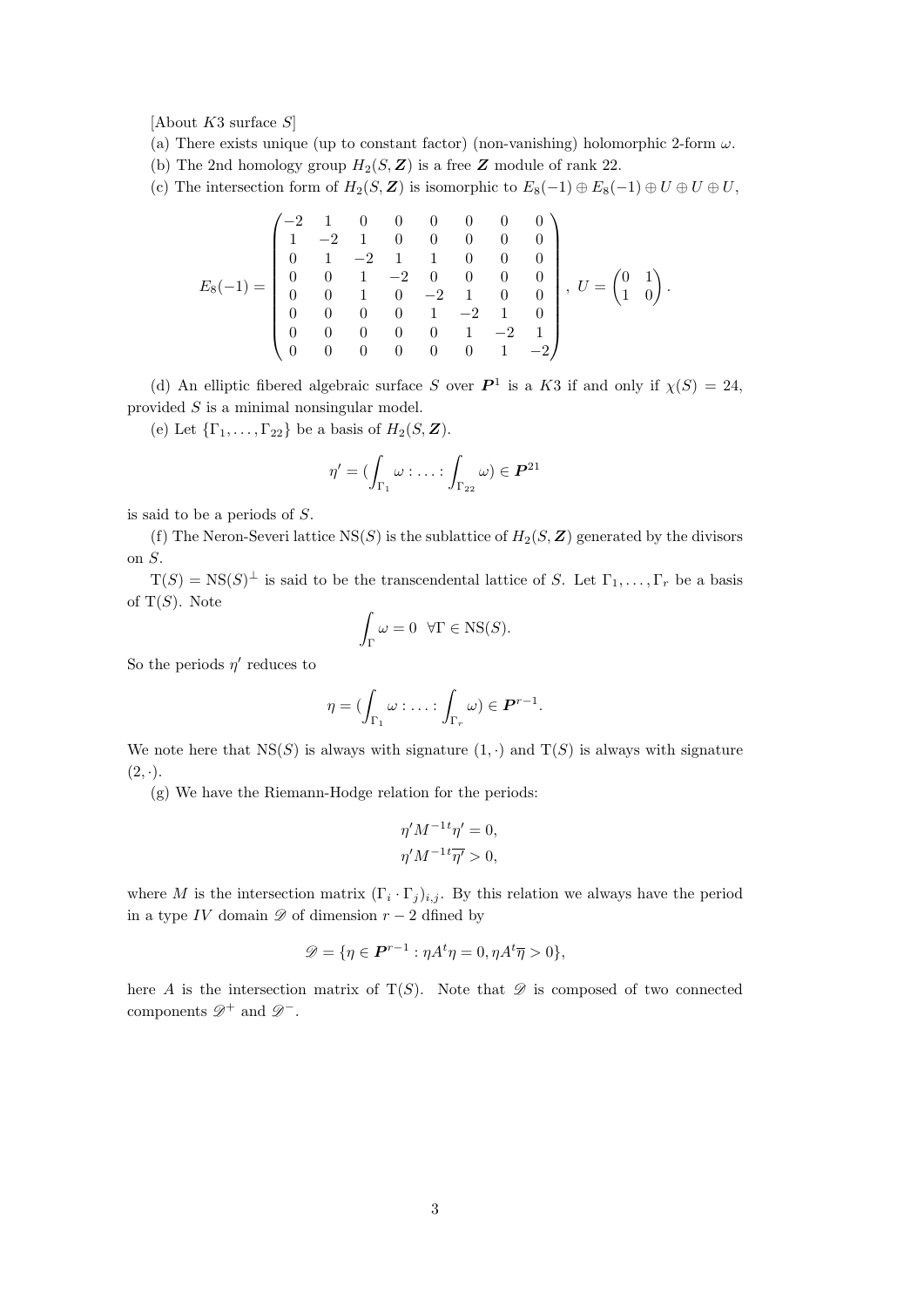## **2 Period map for** *F*

By some fiber preserving birational transformation, we can describe  $S(\lambda, \mu)$  in the form

$$
y_1^2 = 4x_1^3 - g_2(z)x_1 - g_3(z),
$$

where  $g_2(g_3, \text{resp.})$  is a polynomial of *z* of degree 8(12, resp.). This is an analogy of the Weierstrass normal form of the elliptic curve.

Set the discriminant  $D_{x_1}(z) = g_2^3 + 27g_3^2$ . We know that generically it has triple zero at  $z = 0$ , zero of multiplicity 15 at  $z = \infty$  and other 6 simple zeros. So  $S(\lambda, \mu)$  has singular fibres there. Sometimes we have a confluence of these singular fibers. We can observe them by the zero locus of the discriminant  $\delta$  of  $D_{x_1}(z)$  w.r.t.  $z$ .

**Proposition 2.1.** *We have the degenerating locus*

$$
\delta = \lambda \mu (\lambda^2 (4\lambda - 1)^3 - 2(2 + 25\lambda (20\lambda - 1))\mu - 3125\mu^2) = 0.
$$
 (2.1)

*Outside*  $\delta$ ,  $S(\lambda, \mu)$  *has a composition of singular fibers*  $I_3 + I_{15} + 6I_1$ *.* 



*Figure 1. singular fibers of*  $S(\lambda, \mu)$ 

*Consequently we have*  $\chi(S(\lambda, \mu)) = 24$ *, namely it is a K3 surface. The unique holomorphic form is given by*



Figure 1. Degenerating locus *δ*

Set

$$
\Lambda = \mathbf{C}^{\mathbf{2}} - \delta.
$$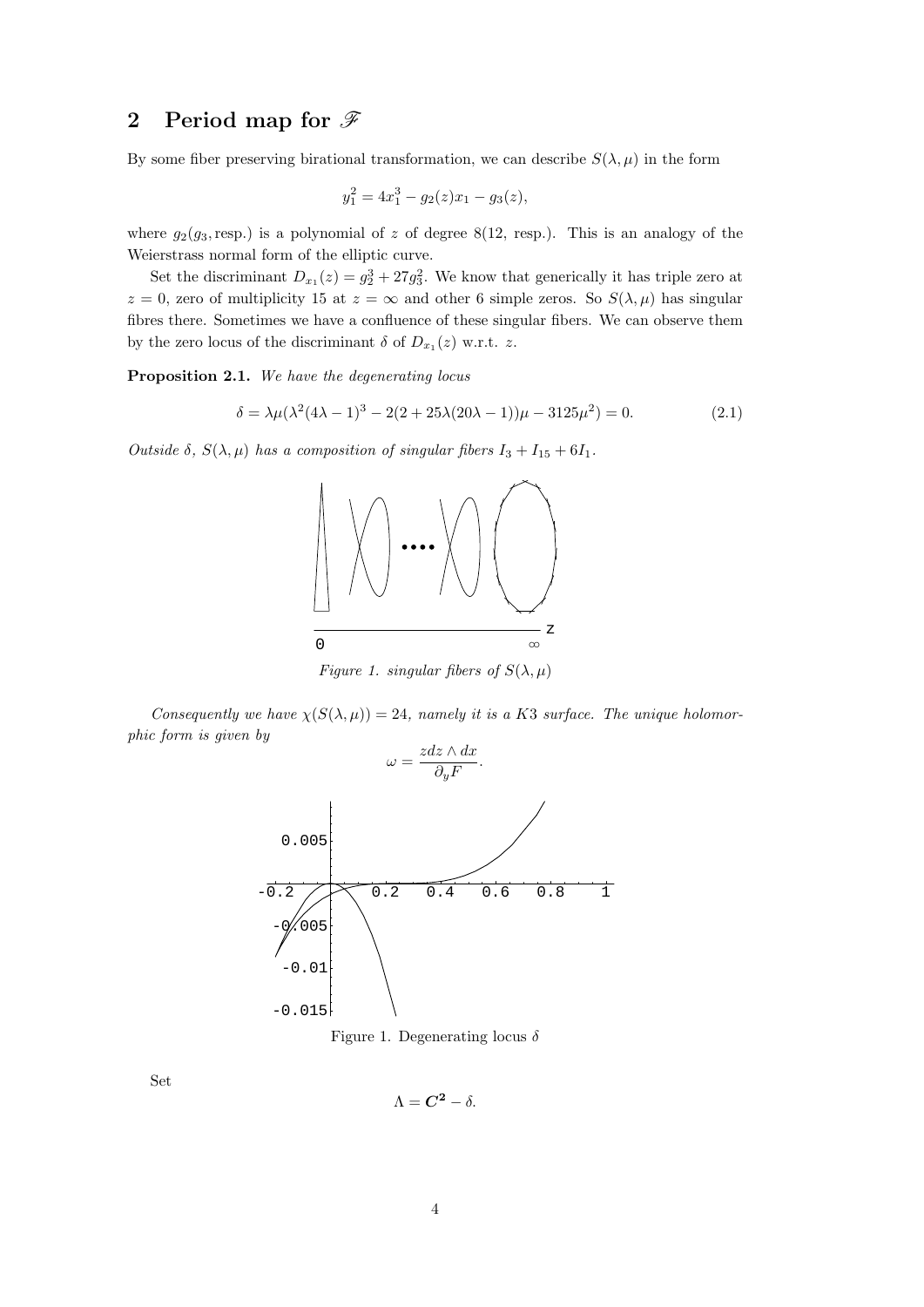As a topological fiber space  $\mathscr{F}_{|\Lambda} \to \Lambda$  is locally trivial. We have a parametrization

$$
\lambda(a) = \frac{(a-1)(a+1)}{5},
$$
  

$$
\mu(a) = \frac{(2a-3)^3(a+1)^2}{3125}
$$

of the third component of  $\delta$ .

**Theorem 2.1.** *For a generic point*  $\lambda, \mu$  *we have* 

$$
NS(S(\lambda, \mu)) : M_0 \cong \begin{pmatrix} E_8(-1) & & & \\ & E_8(-1) & & \\ & & & E_8(-1) & \\ & & & 2 & 1 \\ & & & 1 & -2 \end{pmatrix},
$$
 (2.2)

$$
T(S(\lambda, \mu)) : A \cong \begin{pmatrix} 0 & 1 & & \\ 1 & 0 & & \\ & & 2 & 1 \\ & & 1 & -2 \end{pmatrix}.
$$
 (2.3)

**Definition 2.1.** *Let*  $\Gamma_1, \ldots, \Gamma_4$  *be a basis of*  $T(S(\lambda, \mu))$  *with* 

$$
(\Gamma_i \cdot \Gamma_j) = A.
$$

*We take periods*  $\eta(\lambda, \mu)$  *in a neighborhood of one fixed point*  $(\lambda, \mu)$ *, and let us make the analytic continuation in* Λ*. Then we obtain a multivalued analytic map*

$$
\Phi:\Lambda\to\mathscr{D}.
$$

*We call it the period map for*  $\mathscr{F}$ *. Let us assume*  $\Phi(\Lambda) \subset \mathscr{D}^+$ *. By virtue of the Torelli theorem for K*3 *surfaces, we know that*  $\Phi(\Lambda)$  *is dense open in*  $\mathcal{D}^+$ *.*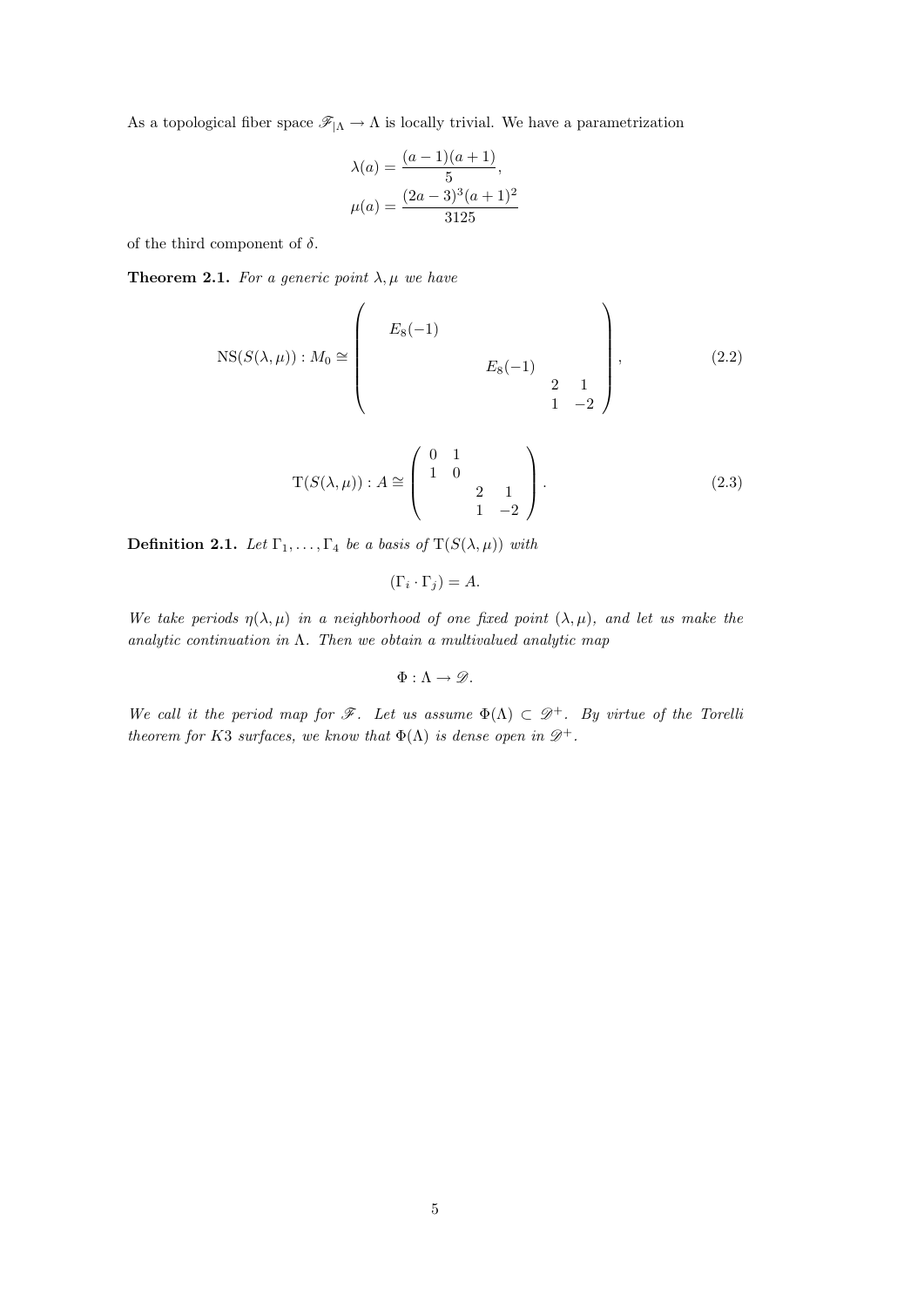## **3 Results**

#### **3.1 Period as a hypergeometric series**

For a small parameters  $\lambda, \mu$ , we have a lift of a small torus  $\{|x| = \varepsilon\} \times \{|z| = \varepsilon\}$  ( $\varepsilon > 0$ ) on *S*( $λ, μ$ ). It determines a 2-cycle  $Γ ∈ H_2(S(λ, μ), Z)$ .

**Theorem 3.1.** *We have*

$$
\eta(\lambda,\mu) = \int_{\Gamma} \omega = (2\pi i)^2 \sum_{n,m=0}^{\infty} (-1)^m \frac{(5m+2n)!}{n!(m!)^3 (2m+n)!} \lambda^n \mu^m.
$$
 (3.1)

*It is holomorphic in a neighborhood of the origin.*

#### **3.2 Period differential equation**

**Proposition 3.1.** *Every period*  $\eta_1(\lambda,\mu), \ldots, \eta_4(\lambda,\mu)$  *satisfies the system of differential equations:*

$$
\begin{cases}\nL_1 &= \theta_{\lambda}(\theta_{\lambda} + 2\theta_{\mu}) - \lambda(2\theta_{\lambda} + 5\theta_{\mu} + 1)(2\theta_{\lambda} + 5\theta_{\mu} + 2), \\
L_3 &= \lambda^2 \theta_{\mu}^3 + \mu \theta_{\lambda}(\theta_{\lambda} - 1)(2\theta_{\lambda} + 5\theta_{\mu} + 1),\n\end{cases}
$$
\n(3.2)

 $where \ \theta_{\lambda} = \lambda \partial_{\lambda}, \theta_{\mu} = \mu \partial_{\mu}.$ 

This is a so called *GKZ* hypergeometric differential equation that is induced from the starting polytope in a usual way. But it has a 6-dimensional vector space of solutions. It is too much. Our vecor space generated by periods in a n.b.d. of a fixed point  $(\lambda, \mu)$  is 4-dimensional. We can describe the required differential equation as its subsystem:

#### **Theorem 3.2.** (Period differential equation)

*The system of periods*  $\{\eta_1(\lambda,\mu), \ldots, \eta_4(\lambda,\mu)\}\$  *generates the the vector space of the solutions of the differential equation*  $L_1 = L_2 = 0$  *with* 

$$
\begin{cases}\nL_1 = \theta_\lambda(\theta_\lambda + 2\theta_\mu) - \lambda(2\theta_\lambda + 5\theta_\mu + 1)(2\theta_\lambda + 5\theta_\mu + 2),\\ \nL_2 = \lambda^2(4\theta_\lambda^2 - 2\theta_\lambda\theta_\mu + 5\theta_\mu^2) - 8\lambda^3(1 + 3\theta_\lambda + 5\theta_\mu + 2\theta_\lambda^2 + 5\theta_\lambda\theta_\mu) + 25\mu\theta_\lambda(\theta_\lambda - 1).\n\end{cases}
$$
\n(3.3)

*Consequently the projective monodromy group of*  $\Phi$  *coincides with that of the system*  $L_1 =$  $L_2 = 0$ .

#### **3.3 The Hilbert modular group as the monodromy group**

**Theorem 3.3.** (Characterization of the monodromy group)

*The projective monodromy group of*  $\Phi$  *for the basis*  $\{\eta_1(\lambda,\mu), \ldots, \eta_4(\lambda,\mu)\}\$ is isomorphic *to*  $PO(A, \mathbf{Z})^+ = \{g \in M(4, \mathbf{Z}) : {}^t g A g = A, g(\mathcal{D}^+) = \mathcal{D}^+\} / \pm I_4.$ 

**Definition 3.1.** *Let*  $H^-$  *be the lower half complex plane. Set*  $k = Q(\sqrt{5})$ *, and set*  $\mathscr{O}_k =$  $Z[\frac{1+\sqrt{5}}{2}]$  *be the ring of integers in k. The group*  $PSL(2, \mathscr{O}_k)$  *acts on*  $\mathbf{H} \times \mathbf{H}^-$  *by* 

$$
\begin{pmatrix} \alpha & \beta \\ \gamma & \delta \end{pmatrix} : (\tau_1, \tau_2) \mapsto \left( \frac{\alpha \tau_1 + \beta}{\gamma \tau_1 + \delta}, \frac{\alpha' \tau_2 + \beta'}{\gamma' \tau_2 + \delta'} \right)
$$
(3.4)

 $\rho_{h}$  *here*  $g = \begin{pmatrix} \alpha & \beta \\ \gamma & \delta \end{pmatrix} \in PSL(2, \mathscr{O}_k)$  and *'* indicates the conjugate in *k.* In this situation we call  $PSL(2, \mathscr{O}_k)$  *the Hilbert modular group of k.*